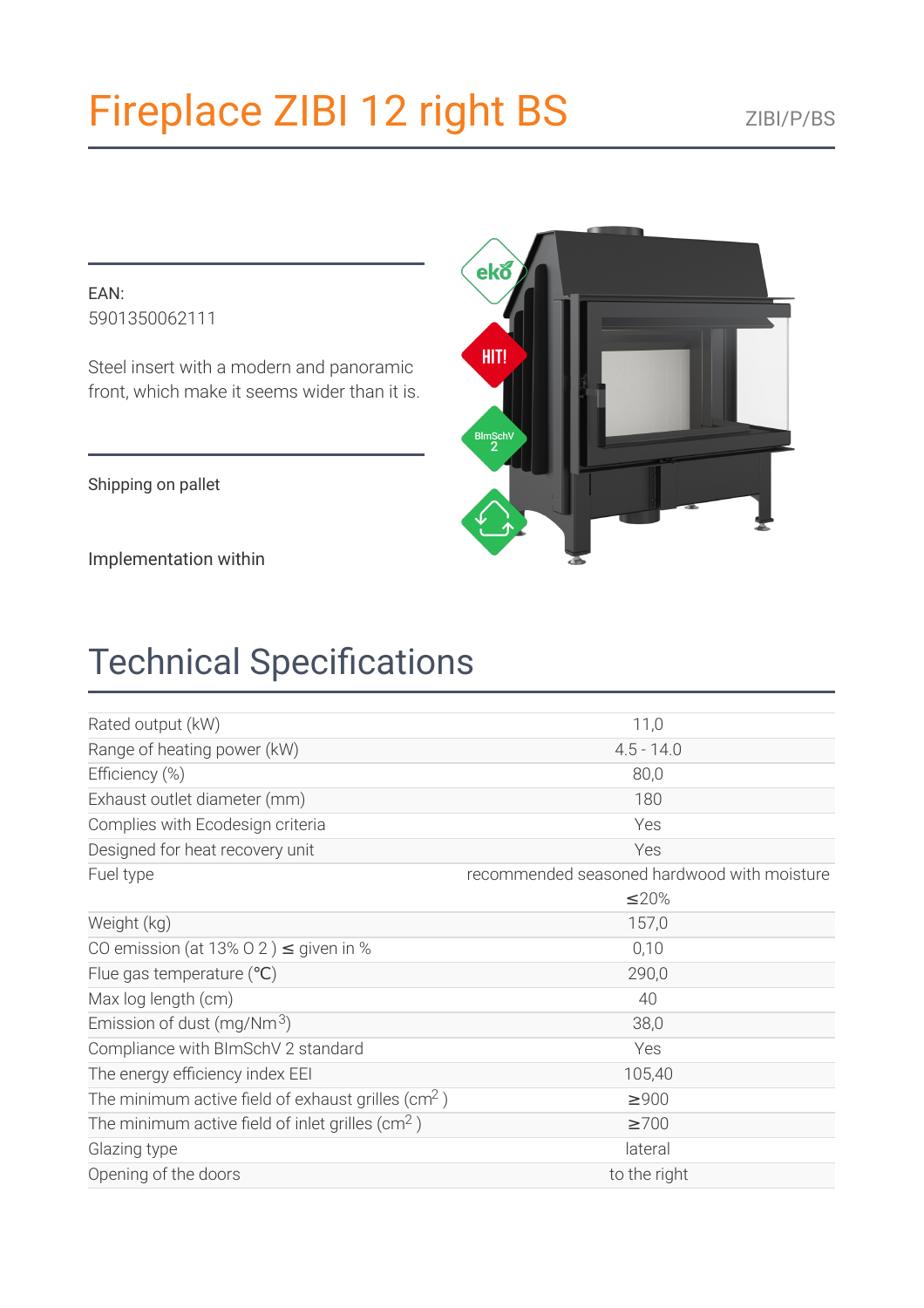| Material                            | steel     |
|-------------------------------------|-----------|
| Width (cm)                          | 76,80     |
| Height (cm)                         | 87,50     |
| Depth (cm)                          | 44,00     |
| External air inlet                  | Yes       |
| The liner of the combustion chamber | Yes       |
| Ashpan                              | <b>No</b> |
| Decorative printed glass            | No        |

### **Features**

#### **MAXIMUM USE OF ENERGY**

The body and the front of the insert are resistant to high temperatures thanks to the high quality steel used in production.

Efficient burning process & maintaining of temperature to keep the warmth for longer thanks to lining of combustion chamber with TERMOTEC - heat accumulating material which raises the temperature in the combustion chamber.

Combustion of fuel particles thanks to deflector, which extends the exhaust gas path.

Built-in fi 125 external air intake which provides air supply from the outside directly into the hearth which results in better combustion and better comfort of usage.

Regulation of air intake is made by the sliding element which is located at the bottom. This allows for manual dosing of air required for proper combustion.

Reducing emissions of harmful CO to the atmosphere by regulating of secondary air supply.

Maximum usage of heat thanks to densely spaced radiators.

#### **SAFETY AT THE HIGHEST LEVEL**

Perfect tightness thanks to the solid welds made in a noble gas shielding.

All steel elements are laser cut and bent on CNC bending machines.

Insert's front equipped with a heat resistant ceramics that withstands temperatures up to 660°C.

#### **ECOLOGICAL COMBUSTION**

The unit meets the requirements of Ecodesign standards and the restrictions of the BImSchV 2 standard, which determines the maximum CO emission.

#### **CONVENIENT TO USE**

An elegant and comfortable handle.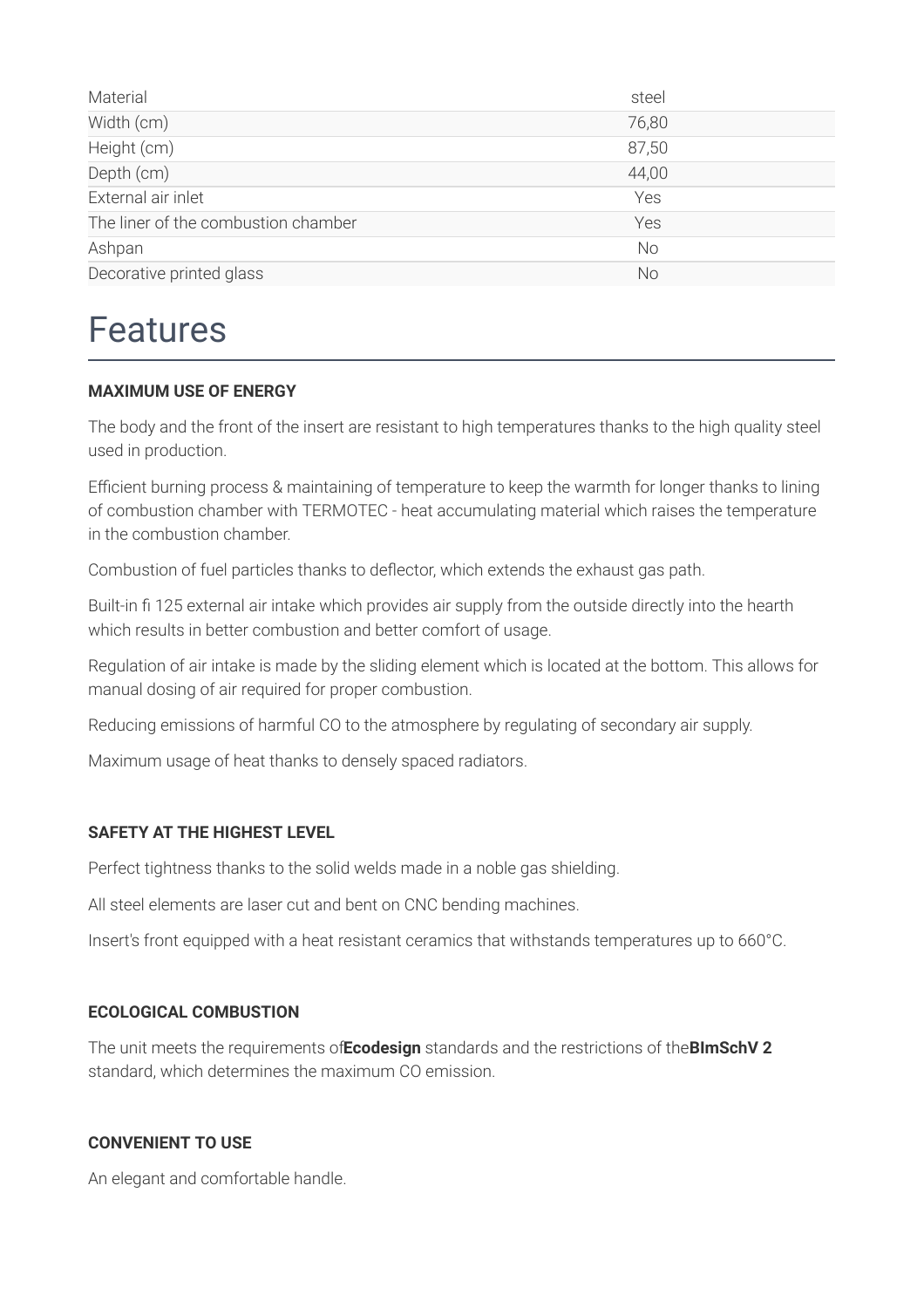It can be used in a various mounting conditions thanks to adjustable legs and movable fumes outlet with 360 regulation.

#### **MODERN DESIGN**

A fireplace insert with two panes compiled with each other at angles (without brackets).

 $172$ 

5 year warranty.

### **Technical drawing**









### **Additional options**



Spring for door shutting MB P/BS, LUCY P/BS, NADIA P/BS, THOR Spring for door shutting - automatically closes the

door.



Steel pipe 180/1m

Exhaust pipe designed for connecting wood-fired fireplace inserts an the existing flue pipes.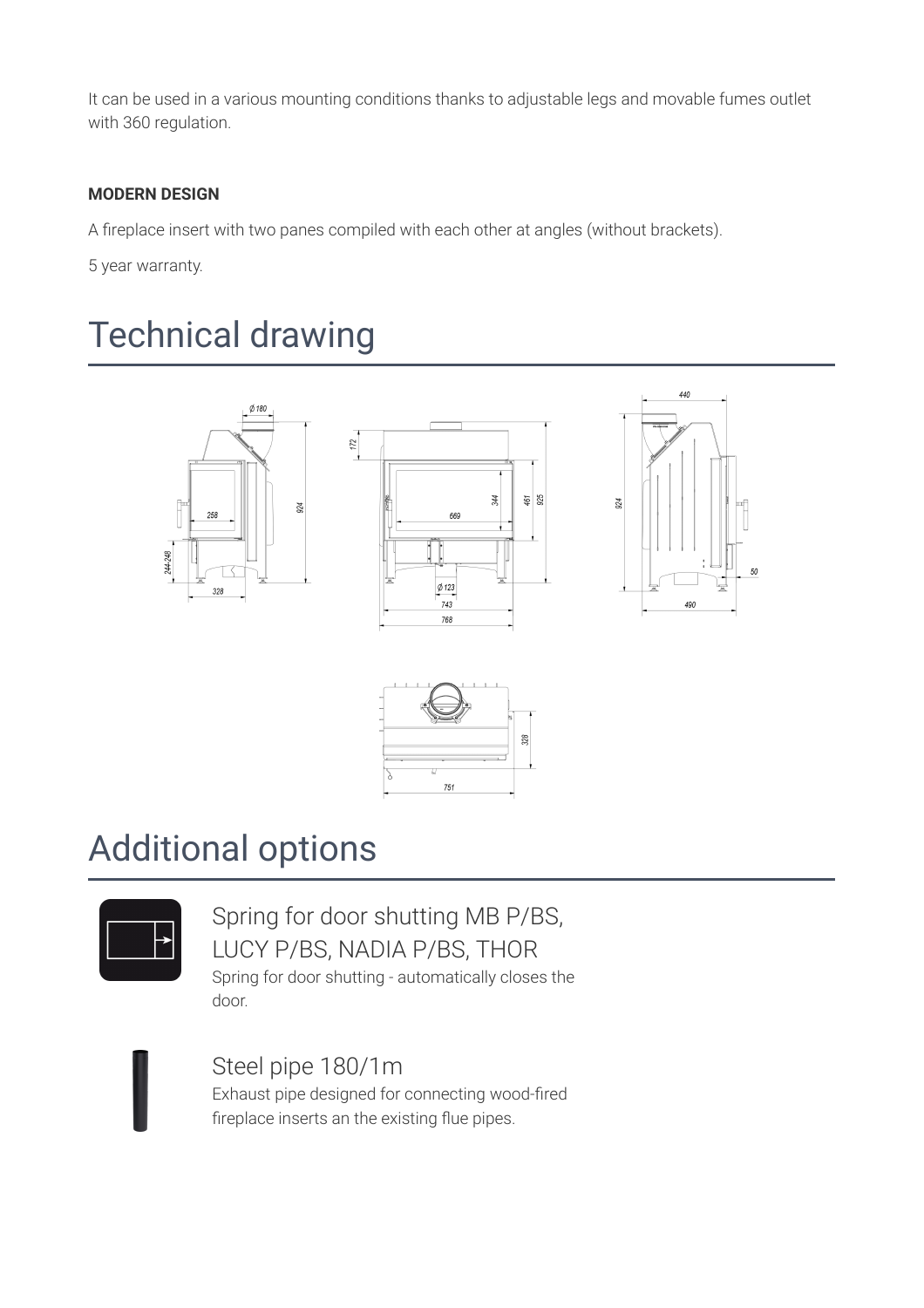

Steel pipe 180/0.5m Exhaust pipe designed for connecting wood-fired fireplace inserts an the existing flue pipes.



Movable elbow 180/90

Adjustable elbow up to 90°, 3-segment, diameter: 180 mm.



The passage from the pipe system

Ø 180 The passage from the pipe system to the ceramic chimney Ø180.



The passage from the reduction from the pipe system  $\varnothing$  180/200 The passage from the pipe system to the ceramic chimney Ø 180/200.



### Podstawa pod wkład ZIBI

Nogi pod wkład ZIBI umożliwiają stabilne i bezproblemowe ustawienie wkładu kominkowego, możliwość regulacji wysokości.

## Warranty

All the products available at www.kratki.com are brand new, free from any physical or legal defects. The Producer grants a 5-year warranty from the moment of purchase of an insert for its reliable operation. The ceramic liner of the combustion chamber is covered with a 2-year warranty from the moment of the purchase of the insert. Grate and sealing for the fireplace are covered with a 1-year warranty from the moment of the purchase of the insert. The warranty shall not cover heatresistant ceramics. The application of the fireplace insert, the method of joining with the chimney as well as the terms and conditions of use must correspond with the manual.

### Return

A Customer being a Consumer, who has concluded the Sales Contract may rescind thereof within a period of 14 days without giving any reasons. The time limits run for the rescission of the Sales